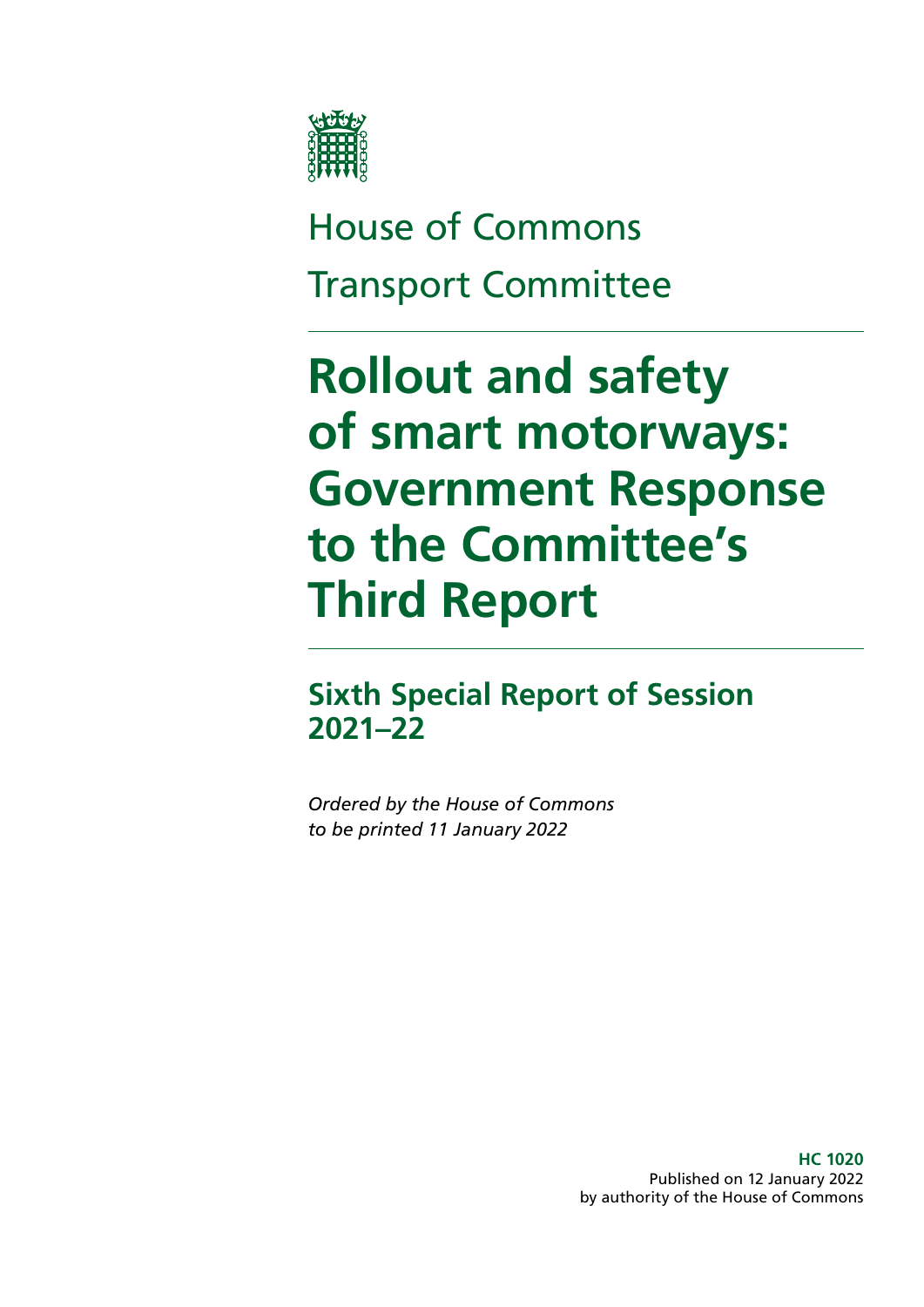#### **Transport Committee**

The Transport Committee is appointed by the House of Commons to examine the expenditure of the Department for Transport and its associated public bodies.

#### **Current membership**

[Huw Merriman MP](https://members.parliament.uk/member/4442/contact) *(Conservative, Bexhill and Battle)* (Chair) [Ben Bradshaw MP](https://members.parliament.uk/member/230/contact) *(Labour, Exeter)* [Ruth Cadbury MP](https://members.parliament.uk/member/4389/contact) (*Labour, Brentford and Isleworth*) [Simon Jupp MP](https://members.parliament.uk/member/4862/contact) *(Conservative, East Devon)* [Robert Largan MP](https://members.parliament.uk/member/4852/contact) *(Conservative, High Peak)* [Chris Loder MP](https://members.parliament.uk/member/4751/contact) *(Conservative, West Dorset)* [Karl McCartney MP](https://members.parliament.uk/member/4028/contact) *(Conservative, Lincoln)* [Navendu Mishra MP](https://members.parliament.uk/member/4811/contact) (*Labour, Stockport*) [Grahame Morris MP](https://www.parliament.uk/biographies/commons/grahame-morris/3973) (*Labour, Easington*) [Gavin Newlands MP](https://members.parliament.uk/member/4420/contact) *(Scottish National Party, Paisley and Renfrewshire North)* [Greg Smith MP](https://members.parliament.uk/member/4778/contact) *(Conservative, Buckingham)*

#### **Powers**

The committee is one of the departmental select committees, the powers of which are set out in House of Commons Standing Orders, principally in SO No 152. These are available on the internet via [www.parliament.uk.](http://www.parliament.uk/)

#### **Publication**

© Parliamentary Copyright House of Commons 2021. This publication may be reproduced under the terms of the Open Parliament Licence, which is published at [www.parliament.uk/site-information/copyright-parliament.](http://www.parliament.uk/site-information/copyright-parliament)

Committee reports are published on the Committee's website at [www.parliament.uk/transcom](http://www.parliament.uk/transcom) and in print by Order of the House.

#### **Committee staff**

The current staff of the Committee are Jonathan Arkless (Committee Specialist), Millie Bacon (Inquiry Manager), Nick Beech (Committee Clerk), Estelle Currie (Senior Media Officer), Alexandra Hunter-Wainwright (Committee Operations Manager), Rosalind KennyBirch (Committee Specialist), Mandy Sullivan (Committee Operations Officer) and Wafia Zia (Second Clerk).

#### **Contacts**

All correspondence should be addressed to the Clerk of the Transport Committee, House of Commons, London SW1A 0AA. The telephone number for general enquiries is 020 7219 2226; the Committee's email address is [transcom@parliament.uk.](mailto:transcom%40parliament.uk?subject=)

You can follow the Committee on Twitter using [@CommonsTrans](https://twitter.com/CommonsTrans)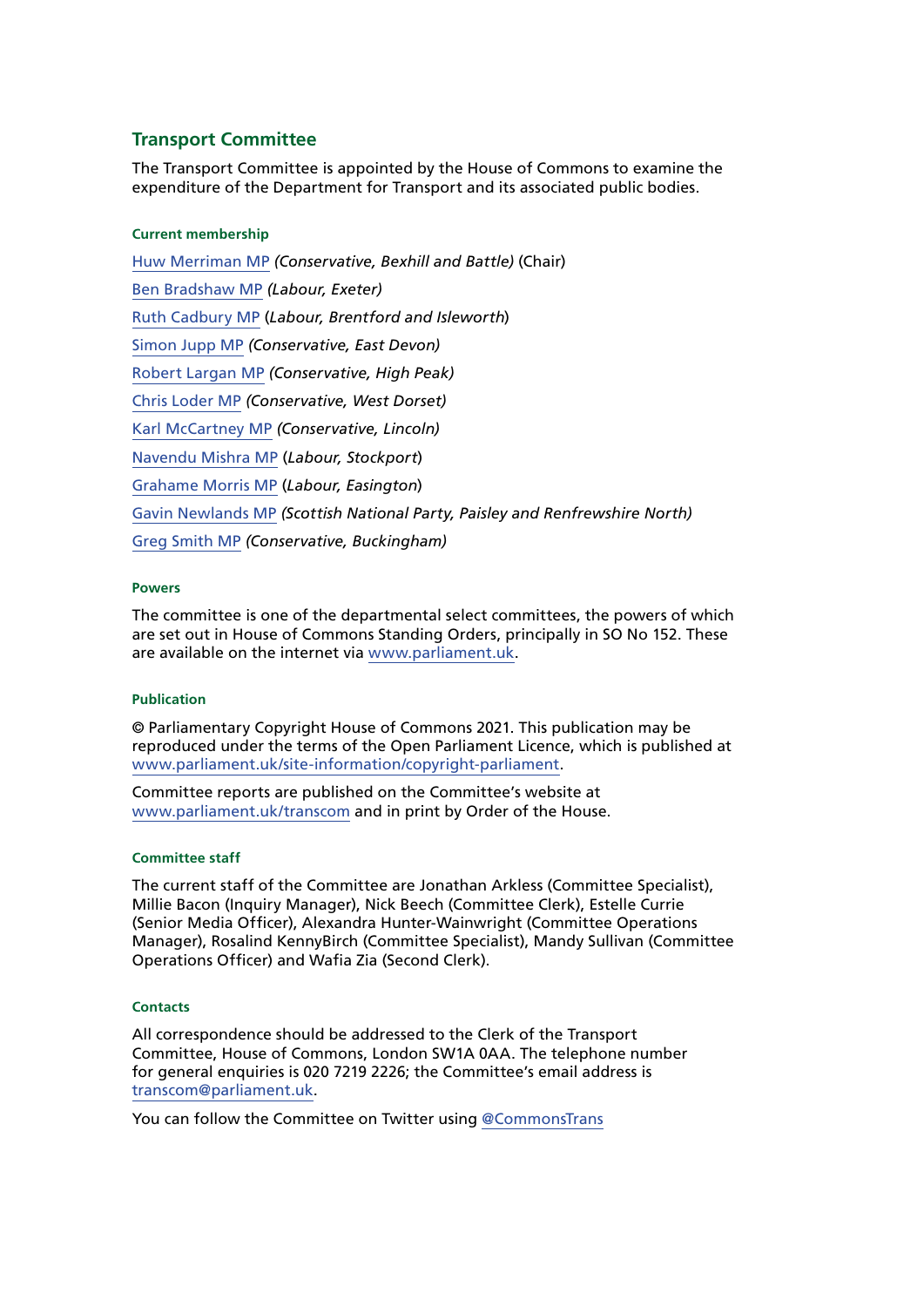## Sixth Special Report

The Transport Committee published its Third Report of Session 2021–22, [Rollout and](https://publications.parliament.uk/pa/cm5802/cmselect/cmtrans/26/report.html) [safety of smart motorways](https://publications.parliament.uk/pa/cm5802/cmselect/cmtrans/26/report.html) (HC 26) on 2 November 2021. The Government's response was received on 10 January 2022 and is appended to this Report.

## Appendix: Government Response

## **Preface**

1. The Government welcomes the Transport Committee's report published on 2 November 2021, following its inquiry into the roll-out and safety of smart motorways. We are grateful to the Committee and to all those that provided evidence for their work.

2. Any questions about safety on our road network must be taken with the utmost seriousness. Smart motorways remain the most scrutinised parts of our road network and at the same time, in terms of fatality rates, they are comparatively the safest in the country based on the available data. The Government's Stocktake and Action Plan in March 2020,<sup>1</sup> National Highways' first year progress report published in April 2021,<sup>2</sup> and the Office of Rail and Road's (ORR) independent assurance of safety data published in September  $2021$ ,<sup>3</sup> supported this position.

3. Since assuming office in 2019, the Secretary of State has recognised the concerns of motorists regarding smart motorways and has been working consistently to take action. This included publishing a Stocktake and Action Plan in March 2020, which set out the safety data and committed to a package of 18 measures costing £500 million, which would result in the faster rollout of Stopped Vehicle Detection (SVD) across All Lane Running (ALR) motorways.

4. The approach taken to date by Government has focused efforts on further upgrading the safety of smart motorways. We are pleased that the Committee agreed that the Government was right to focus on upgrading the safety of ALR smart motorways, rather than reinstating the hard shoulder. In doing so the Committee concluded the evidence suggests that reinstating the hard shoulder could put more drivers and passengers at risk of death or serious injury if they were to divert on to less safe local roads, and that hard shoulders do not provide a safe place to stop.

5. Despite the continuing improvements to smart motorways as set out in the Stocktake and Action Plan, the evidence gathered to date, and the Committee's report which recognised the Government was right to focus on upgrading the safety of ALR smart motorways, the Government remains determined to go further and do all that it can to help drivers feel safer and be safer on all our roads.

6. Having listened to the evidence provided and carefully considered the Committee's report, the Government will be taking forward all the recommendations as laid out below. This includes accepting the Committee's recommendation to pause the roll out of future ALR smart motorway schemes in order to gather further safety and economic data across

<sup>1</sup> [Smart Motorway Safety Evidence Stocktake and Action Plan, March 2020](https://www.gov.uk/government/publications/smart-motorway-evidence-stocktake-and-action-plan)

<sup>2</sup> [Smart Motorways Stocktake First Year Progress Report 2021, March 2021](https://www.gov.uk/government/speeches/highways-england-first-year-progress-report-on-smart-motorways-stocktake)

<sup>3</sup> [ORR quality assurance of all lane running motorway data report, September 2021](https://www.gov.uk/government/publications/orr-quality-assurance-of-all-lane-running-motorway-data-report)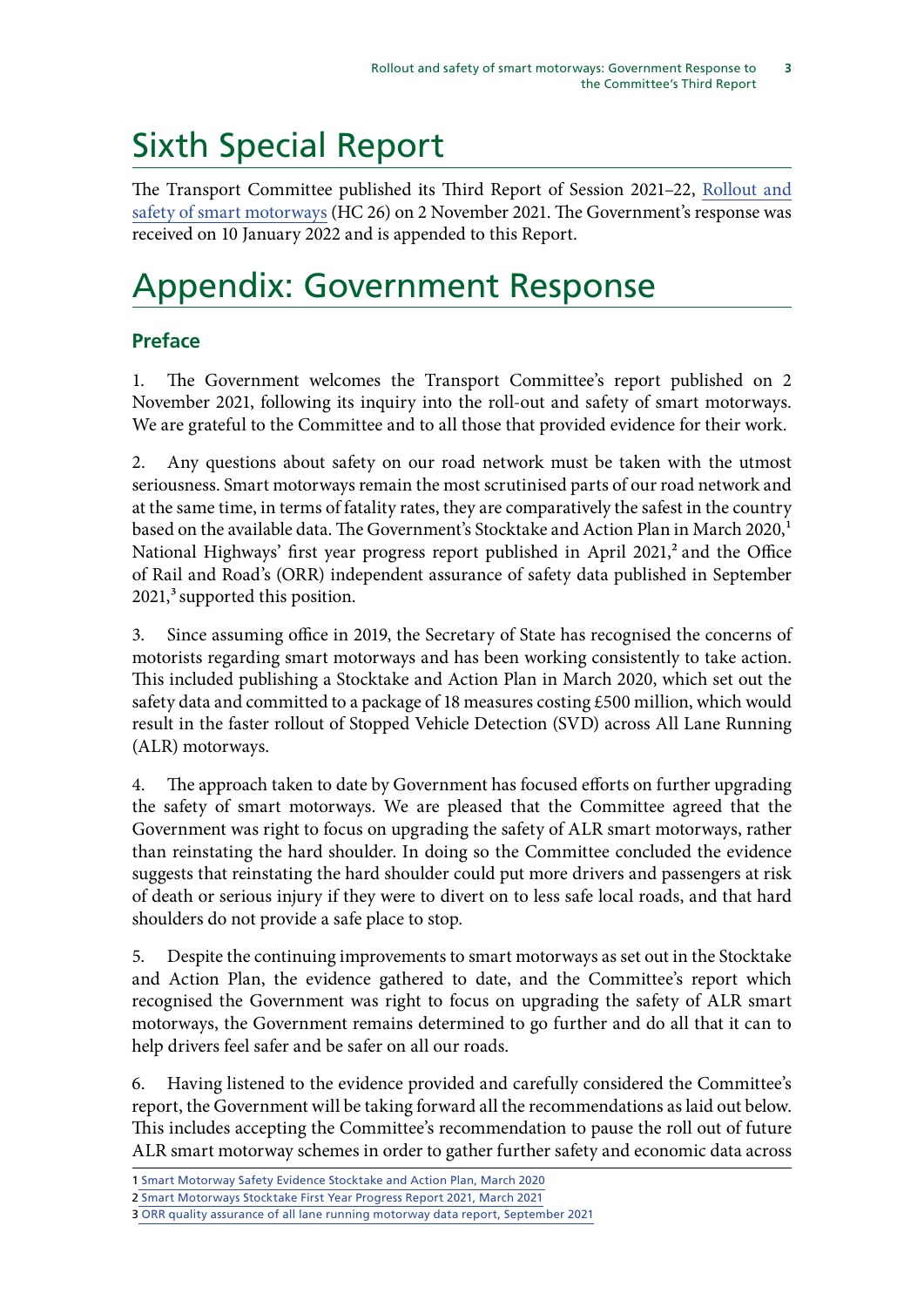Rollout and safety of smart motorways: Government Response to the Committee's Third Report **4**

a wider network of open ALR smart motorways and to complete and evaluate the rollout of measures within the Stocktake and Action Plan. It will also enable evidence to be gathered to inform a robust assessment of options for future enhancements of capacity on the Strategic Road Network (SRN) as we prepare for the next Road Investment Strategy.

7. However, we do not agree with the Committee's view that the decision taken in March 2020, that all new smart motorways would be ALRs, was premature nor that the introduction of ALR smart motorways was an unsafe change to the SRN. The Government's Stocktake and Action Plan, National Highways' first year progress report, and the ORR's independent assurance of safety data, all consistently support the evidence that in most ways smart motorways are as safe as, or safer than, conventional motorways, but not in every way. All ALR smart motorway schemes are also subject to high standards of design, risk assessment and construction, followed by detailed monitoring and evaluation once opened to traffic. National Highways (and predecessors) have also actively sought to mitigate the impacts from the risk of live lane stops, including breakdowns.

### **Recommendation 1: The Department should make the introduction of changes to the design and operation of the Strategic Road Network depend on a formal health and safety assessment by the Office of Rail and Road**

8. The Government commits to further investigating the benefits of a health and safety assessment being undertaken by ORR before changes to design or operational standards are implemented on the SRN.

9. National Highways have in place robust processes and governance to oversee changes to the design and operation of the SRN. All schemes implemented on the SRN are subject to high standards of design, risk assessment and construction, followed by detailed monitoring and evaluation once opened to traffic. It is a requirement that all National Highways' projects are designed, specified, and built, in accordance with industry recognised processes and procedures including the Design Manual for Roads and Bridges (DMRB) and the Project Control Framework (PCF).

10. The Government however recognises that independent oversight may further strengthen existing processes and provide further assurance to the public when new design and operational standards are introduced. As such, we are committing to investigating further the benefits of independent assessment of health and safety being undertaken by ORR when changes to design or operational standards are implemented. This will include reviewing existing regulatory responsibilities and assessing the benefits and risks of additional assessment by ORR. We will also consider whether there are alternative approaches to achieving the outcomes proposed in the Committee's recommendations.

11. While comparisons are made with ORR's role overseeing railways, if implemented, this approach would be a significant departure from the current responsibilities ORR holds for roads as set out in the Infrastructure Act 2015. It may require legislative powers and would result in significant organisational changes for ORR. It could also have ramifications for roads beyond smart motorways and the SRN. As such any changes will need robust consideration and consultation with a wide range of stakeholders.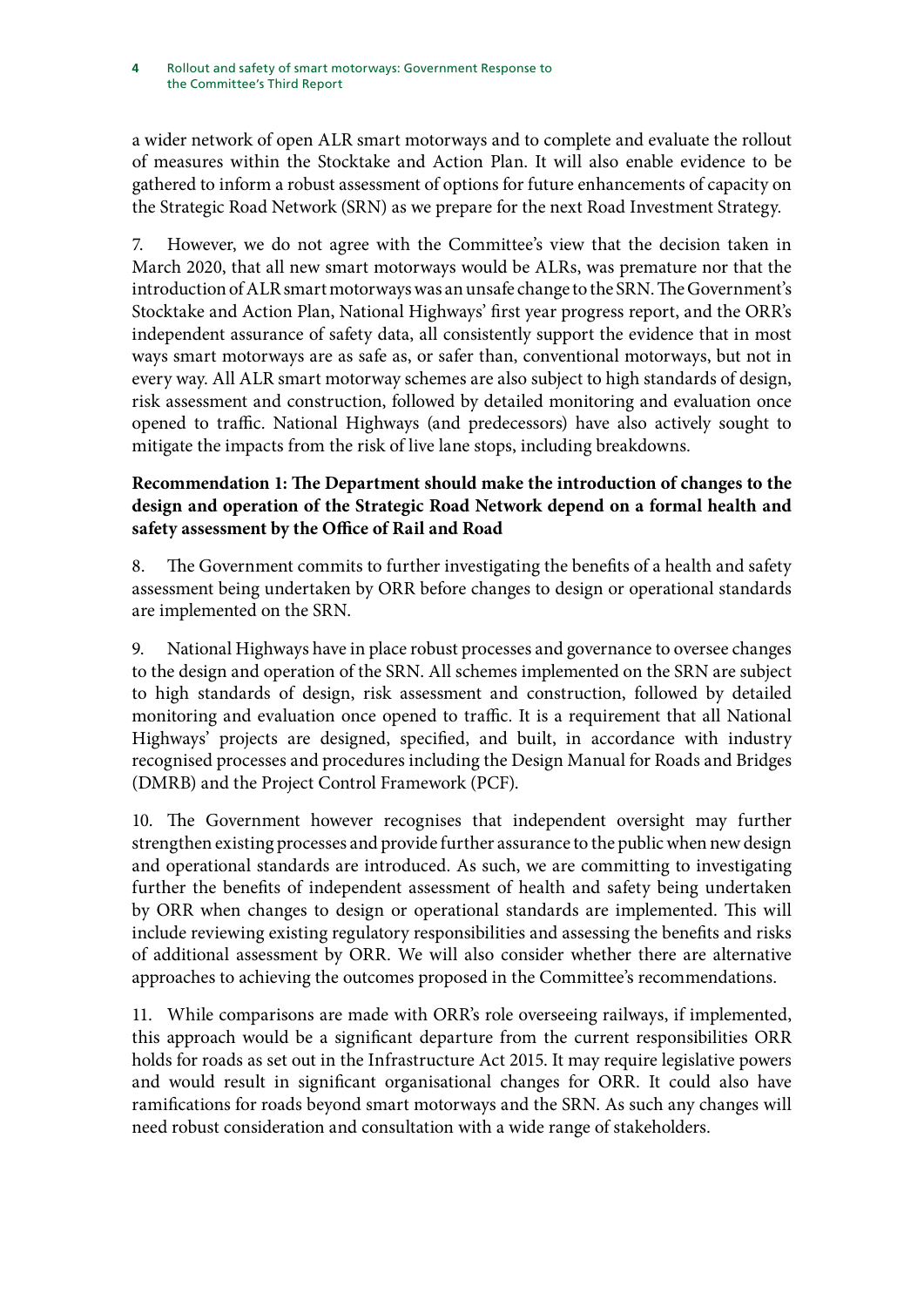12. We will shortly be establishing an expert panel to help us review existing regulatory responsibilities and assess the costs, benefits and risks that additional assessment by ORR would give, with recommendations being made to ministers later this year. We will keep the Committee informed of the progress of this work.

### **Recommendation 2: The Department and National Highways should pause the rollout of all-lane running motorways until five-years of safety data is available for the remaining 112 miles of all-lane running motorway introduced before 2020.**

13. The Government agrees with this recommendation and will immediately pause the roll-out of ALR smart motorway schemes yet to commence construction until five-years of safety data is available for ALR motorways introduced before 2020.

14. Despite the evidence provided by the Government and the implementation of actions from the Stocktake and Action Plan, the Committee's recommendation suggests that more needs to be done to demonstrate the safety case for ALR smart motorways and that further data is required to inform future decisions on enhancing capacity on the SRN.

15. As such, we will immediately pause the roll-out of ALR schemes yet to commence construction. This includes the M3 J9–14, M40/M42 interchange, the M62 J20–25, and the M25 J10–16. At some of these locations, we will continue to invest in additional safety measures by making improvements to the central reservation.

16. We will complete schemes already in construction given they are all over 50% complete. In addition, leaving Traffic Management in place for the duration of the pause would lead to significant disruption to the travelling public and could potentially lead to drivers using less safe A-roads.

17. The schemes currently in construction will have SVD technology in place when opened as well as some additional Emergency Areas (EAs), where possible.

## **Recommendation 3: The Department and National Highways should retrofit emergency refuge areas to existing all-lane running motorways to make them a maximum of 1,500 metres apart, decreasing to every 1,000 metres (0.75 miles) where physically possible.**

18. The Government agrees in principle with this recommendation as we recognise that the installation of EAs at closer spacing is valued by drivers and road safety organisations.

19. The Stocktake and Action Plan launched a new standard to achieve closer spacing of EAs at 0.75 mile where feasible, up to a maximum of 1 mile.<sup>4</sup> This is now a design requirement for new ALR smart motorways schemes which entered the design phase from November 2020. The Stocktake and Action Plan also included a commitment to consider, by April 2022, a programme to install more EAs on existing ALR smart motorways.

20. The Government's overarching objective is to make ALR smart motorways as safe as they possibly can be, and we believe that providing more places to stop in an emergency can contribute to that aim. As such the Government is committing £390m over the duration of the second Road Investment Strategy to roll out an EA retrofit programme.

<sup>4</sup> In some exceptions it will not feasible to construct additional emergency areas, such as where junctions intersect or on bridges.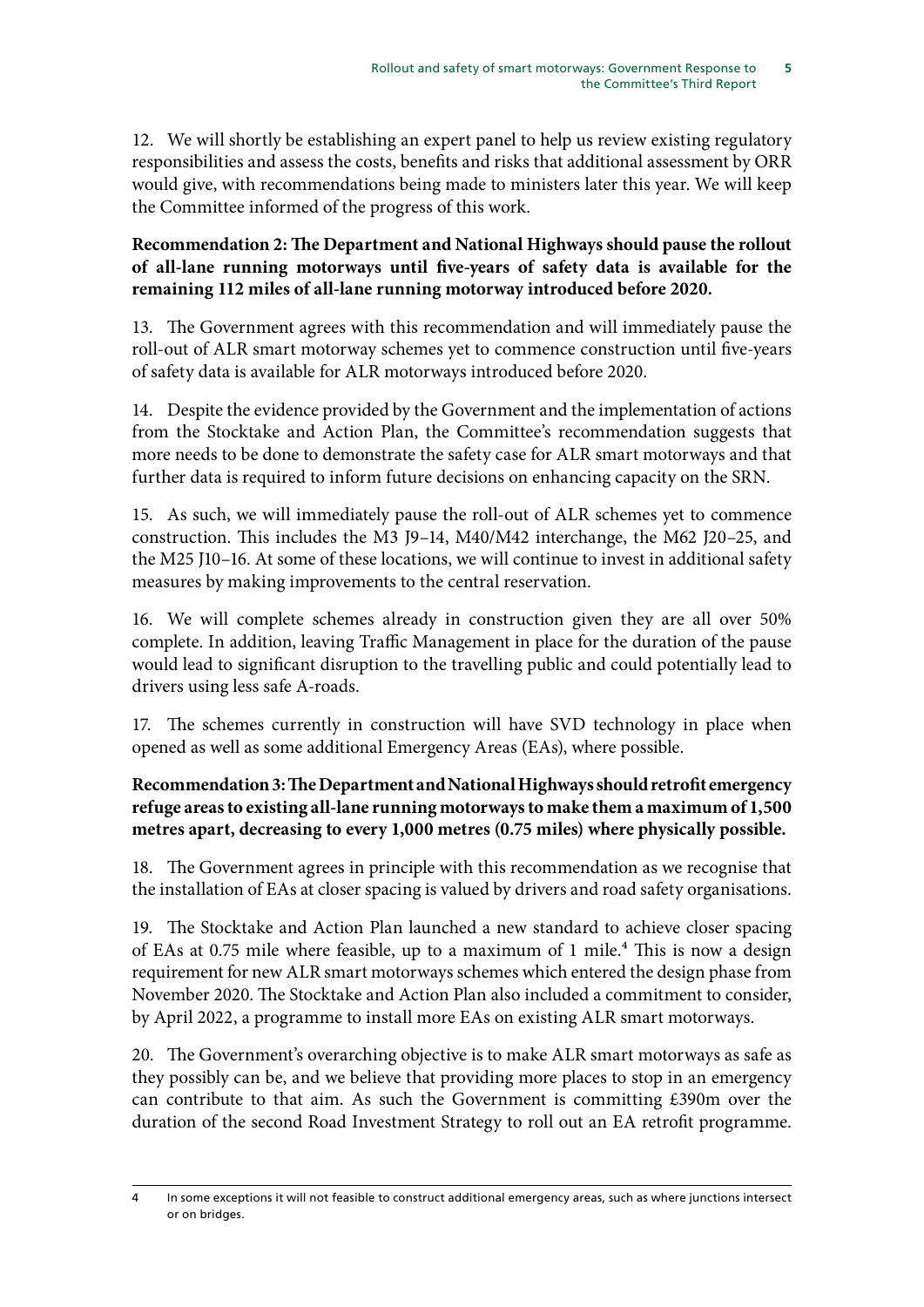#### Rollout and safety of smart motorways: Government Response to the Committee's Third Report **6**

This will see over 150 additional EAs being added to ALRs in operation and construction by 2025, with works expecting to start later in the year. These additional EAs will give drivers added reassurance that there is a safe place for them to stop in an emergency.

21. A decision on whether to retrofit across the remainder of ALR smart motorways will be considered as part of the formulation of the third Road Investment Strategy, based on evidence of safety benefits.

### **Recommendation 4: The Department and National Highways should commission the Office of Rail and Road to conduct an independent evaluation of the effectiveness and operation of stopped vehicle detection technology, including maintenance and monitoring.**

22. The Government agrees with this recommendation. We recognise the benefits in assessing the effectiveness and operation of SVD technology as it is important motorists have confidence in its accuracy and reliability.

23. The technology currently used on smart motorways is a system of inter-related features working together to help keep traffic moving and safe. They include variable speed limits, Red X signs to close lanes and enforcement cameras, CCTV, and the Motorway Incident Detection and Automatic Signalling (MIDAS) system. This means that there is no over-reliance on one single system and that individual systems can cope with a level of redundancy without reducing an operator's ability to monitor and manage the network.

24. SVD is a new enhancement which complements the existing systems that work together to make motorways without a hard shoulder as safe as, or safer than, conventional ones. We therefore will be going further and not only assessing the effectiveness of SVD, but also other measures in place. We will be engaging with ORR to develop an approach to addressing this recommendation and expect that an initial report will be available later this year which we will share with the Committee once available.

## **Recommendation 5: The Department and National Highways should insert the emergency corridor manoeuvre into the Highway Code to help emergency services and traffic patrol officers to access incidents when traffic is congested.**

25. The Government agrees in principle with this recommendation, subject to the successful outcome of research, consultation, and feasibility trials.

26. The emergency corridor rules adopted in other countries provide a system to assist emergency services access incidents where no hard shoulder exists. National Highways is currently working with the AA to look at the feasibility of introducing a similar arrangement of 'proactive' emergency corridors. This involves investigating how well emergency corridors work, what benefits they could provide in reducing incident access times, and any potential disadvantages. An area of focus will be understanding how the emergency corridor manoeuvre would be applied to four lane ALR smart motorways.

27. The initial research is due to be completed in early 2022. This will then be followed by a full impact assessment, safety risk assessment and stakeholder consultation on the concept by late 2022. We will share our findings with the Committee once available.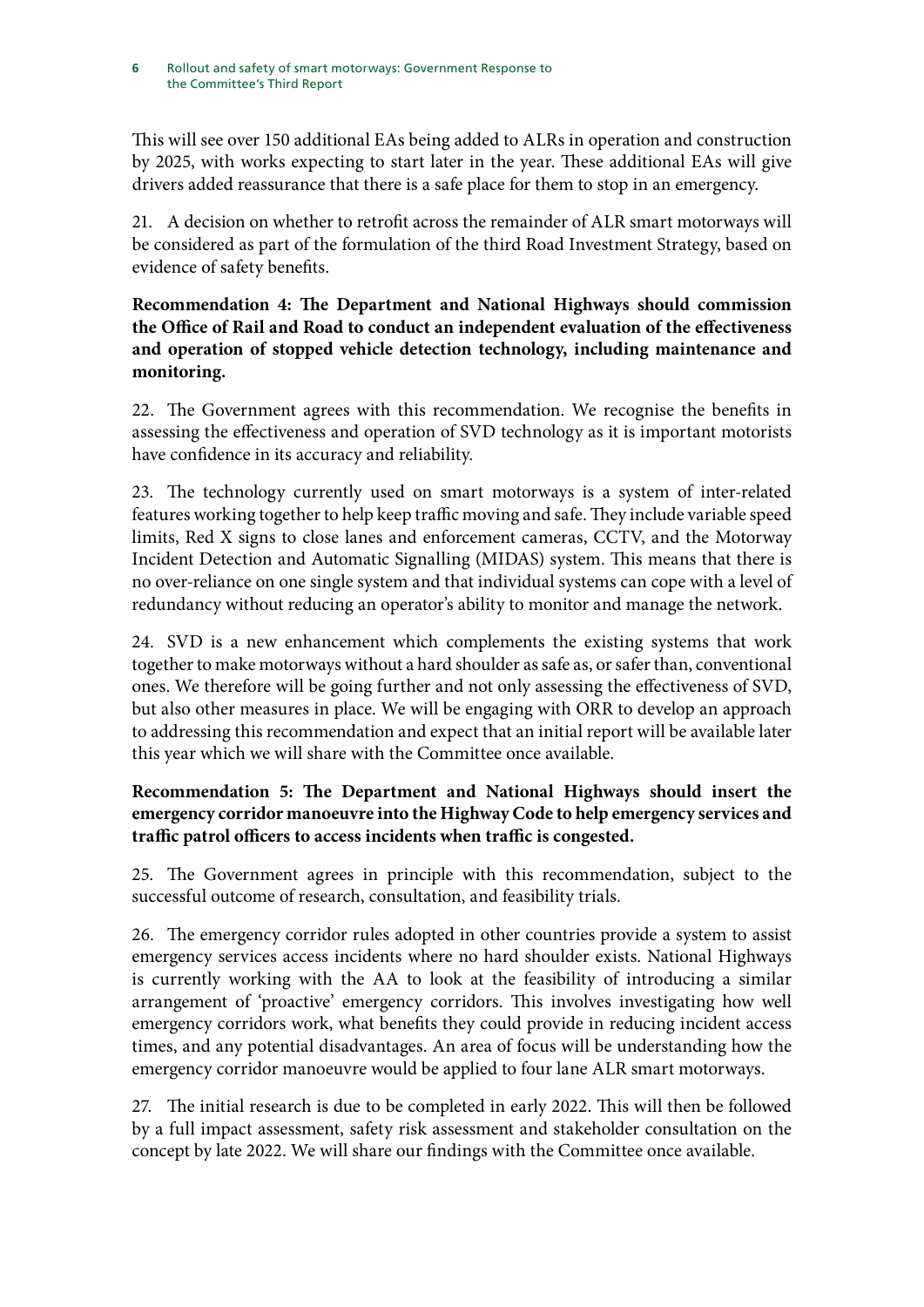**Recommendation 6: Beginning in September 2022, the Office of Rail and Road should be tasked with evaluating how successful the action plan has been in a) reducing incidences of live lane breakdowns on all-lane running motorways; b) reducing the time for which people who breakdown or stop in a live lane are at risk; and c) educating drivers on what to do if they breakdown in a live lane**

28. The Government agrees with this recommendation and will commit to evaluating how successful the Stocktake and Action Plan has been in relation to live lane stops, including breakdowns.

29. We will be asking ORR to evaluate the success of the Action Plan in relation to reducing the incidences of live lane stops including breakdowns, reducing the time for which people are at risk, and educating drivers on what to do. This will include assuring that each action has been successfully delivered by National Highways and that the desired outcomes are being achieved. We will ask ORR to report on this annually, starting later this year.

30. We will also consider the benefits of ORR reporting on wider actions undertaken by National Highways to improve safety on the SRN more generally, mirroring what they do for the rail sector.

**Recommendation 7: The Government and National Highways should pause the rollout of all-lane running motorways to collect more data, to upgrade and then evaluate the safety of existing all-lane running schemes and to consider alternative options for enhancing capacity on the Strategic Road Network. The Government and National Highways should pause the rollout of new all-lane running schemes until: a)five years of safety and economic data is available for every all-lane running scheme introduced before 2020; and b) the implementation of the safety improvements in the Government's action plan has been independently evaluated.**

31. The Government agrees with this recommendation. Evaluating the safety and economic impact of all schemes post opening is an integral part of ensuring we are delivering the benefits expected from investing in infrastructure. There are already comprehensive evaluation plans in place for both ALR and Dynamic Hard Shoulder (DHS) schemes.

32. National Highways produces Post Opening Project Evaluation (POPE) reports as part of the evaluation of all major projects, including ALR and DHS schemes, when oneyear data and five-year data is available. This will apply to all ALR and DHS schemes already open as well as those in construction. Work is already underway on publishing this information, with National Highways having published POPEs and safety reviews for seven schemes since April 2021.

33. The Department will continue to work with National Highways and the ORR to further improve the data and insight that POPE reports provide to better understand safety on the SRN and the wider economic impact of the investment.

34. We also recognise users' perception of safety for ALR and DHS schemes is critical in terms of their acceptability. As such we will continue to work with National Highways and Transport Focus to consider how the Strategic Roads User Survey (SRUS) can be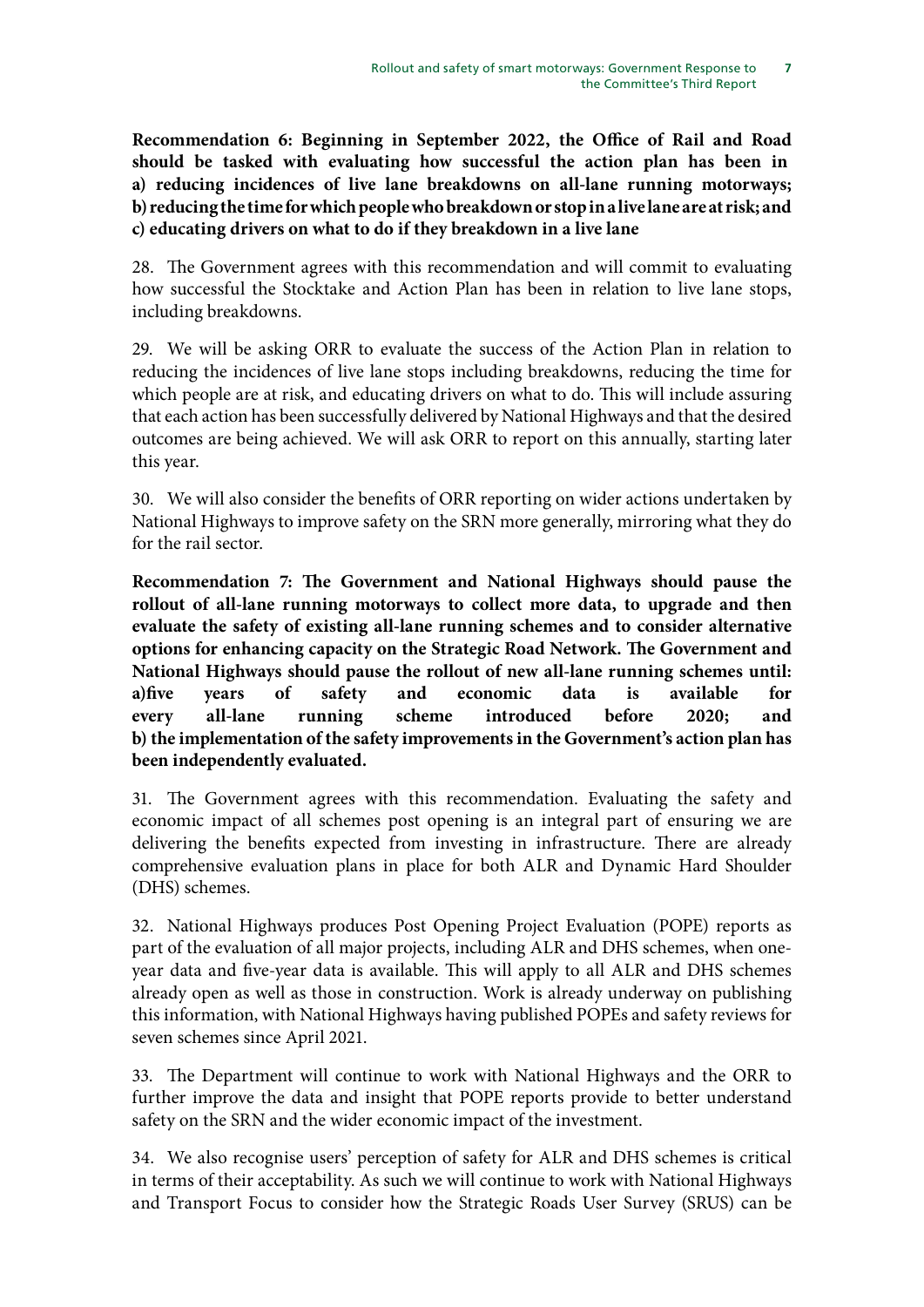#### Rollout and safety of smart motorways: Government Response to the Committee's Third Report **8**

used to understand road user journey experiences and satisfaction. We will also work with Transport Focus to consider the benefits of more focused research to provide greater insight on safety perception.

35. Alongside the collection of additional data and evaluation of the safety and economic impact of existing ALR and DHS schemes, alternative options for enhancing capacity on the SRN will also be considered. This will be carried out as part of the preparation of the third Road Investment Strategy (RIS3), which will set the SRN programme and National Highways priorities for 2025–30. As part of that process, the Government is committed to a careful assessment of how to improve the performance of the SRN in all aspects, based on robust data and evidence. At this time, National Highways is collecting evidence and stakeholder views through its Route Strategies consultation where all users of, and those impacted by, the SRN, can make their voices heard on future priorities. There will be further consultation on the developing RIS3 programme in 2022.

### **Recommendation 8: The Department for Transport and National Highways should pause plans to convert dynamic hard shoulder motorways until the next Road Investment Strategy and use the intervening period to trial alternative ways in which to operate the dynamic hard shoulder to make the rules less confusing for drivers.**

36. The Government agrees with this recommendation and will pause the conversion of seven DHS schemes to ALR until the next Road Investment Strategy, so that alternative operating approaches can be considered.

37. A key action in the Stocktake and Action Plan was to convert DHS schemes to ALR as their removal would simplify the types of motorways on the network and would reduce the potential for driver confusion. The Committee's recommendation however suggests that there is merit in re-examining the model to see if there are alternative ways of operating them.

38. We will consider alternative ways in which to operate the DHS motorways, including, but not limited to, having set operating hours so that motorists can become familiar with the operation of the road. We will also continue to collect data and analyse the safety performance of DHS motorways to help inform our thinking. This will be a priority action for National Highways, and we plan to report back to the Committee on this later this year.

39. At the same time, we will continue to invest in these motorways and have asked National Highways to install further safety measures were DHS motorways are in operation. This includes incorporating enhancements from the Stocktake and Action Plan, such as SVD technology, central reservation improvements and the enhancements to EA visibility and signage.

#### **Recommendation 9: The Department and National Highways should revisit the case for controlled motorways. The Department should set out how the business case for controlled motorways compares with that for all-lane running motorways.**

40. The Government agrees with this recommendation and will revisit the case for controlled motorways and how it compares with ALR motorways. We will look to publish an initial report which compares the business cases later this year which will be updated once further data is collected on ALR motorways over the next few years.